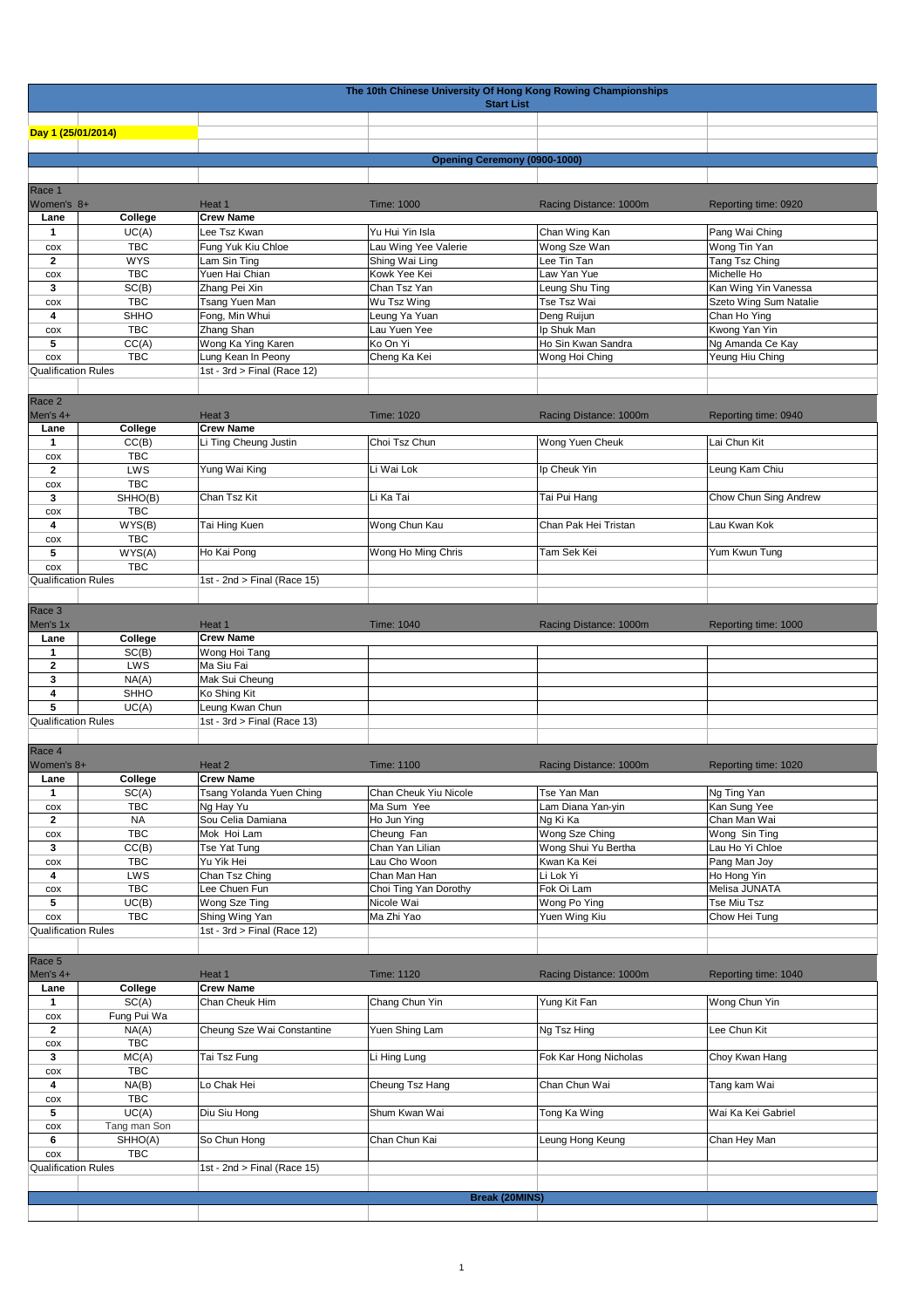| Race 6<br>Men's 4+                   |                                              | Heat 2                                                    | <b>Time: 1200</b>                                            | Racing Distance: 1000m                                 | Reporting time: 1120                           |
|--------------------------------------|----------------------------------------------|-----------------------------------------------------------|--------------------------------------------------------------|--------------------------------------------------------|------------------------------------------------|
| Lane                                 | College                                      | <b>Crew Name</b>                                          |                                                              |                                                        |                                                |
| $\mathbf{1}$                         | MC(B)                                        | Hui Ming Hon                                              | Leung Yue Kiu                                                | Chong Kwan Lok                                         | Chau Chak Ching                                |
| COX                                  | <b>TBC</b>                                   |                                                           |                                                              |                                                        |                                                |
| $\overline{2}$                       | SC(B)                                        | Huang Chun Him                                            | Mak Chu Wa                                                   | Lam King Ho                                            | George Johnson Lau                             |
| COX                                  | Tam Tsun Yeung                               |                                                           |                                                              |                                                        |                                                |
| 3<br>COX                             | UC(B)<br>Leung Kwan Chun                     | Ng Wai Ho                                                 | Chak Ka Chun                                                 | Ng Ka Kei                                              | Lai Chu Tung                                   |
| 4                                    | CC(A)                                        | Wong Yan Ming                                             | Ma Chun Kit                                                  | Wong Yiu Hing                                          | Chan Ho Lam                                    |
| cox                                  | <b>TBC</b>                                   |                                                           |                                                              |                                                        |                                                |
| <b>Qualification Rules</b>           |                                              | 1st - 2nd > Final (Race 15)                               |                                                              |                                                        |                                                |
|                                      |                                              |                                                           |                                                              |                                                        |                                                |
| Race 7                               |                                              |                                                           |                                                              |                                                        |                                                |
| Women's 1x                           | College                                      | Final<br><b>Crew Name</b>                                 | Time:1220                                                    | Racing Distance: 1000m                                 | Reporting time: 1140                           |
| Lane<br>$\mathbf{1}$                 | SHHO                                         | Kwong Yan Yin                                             |                                                              |                                                        |                                                |
| $\overline{2}$                       | <b>NA</b>                                    | Li Jamie                                                  |                                                              |                                                        |                                                |
| 3                                    | SC                                           | Hui Wing Ki                                               |                                                              |                                                        |                                                |
| 4                                    | CC(B)                                        | Man Wing Yan                                              |                                                              |                                                        |                                                |
| 5                                    | CC(A)                                        | Ng Wing Hei                                               |                                                              |                                                        |                                                |
|                                      |                                              |                                                           |                                                              |                                                        |                                                |
| Race 8<br><b>Invitation Men's 2x</b> |                                              |                                                           | Time: 1240                                                   | Racing Distance: 1000m                                 | Reporting time: 1200                           |
| Lane                                 | College                                      | <b>Crew Name</b>                                          |                                                              |                                                        |                                                |
| $\mathbf{1}$                         | Japan(A)                                     | Shuichi Tani                                              | Takaaki Matsumoto                                            |                                                        |                                                |
| $\overline{2}$                       | Japan(B)                                     | Takafumi Ban                                              | Saikou Rin                                                   |                                                        |                                                |
| 3                                    | CU                                           | <b>TBC</b>                                                | TBC                                                          |                                                        |                                                |
|                                      |                                              |                                                           |                                                              |                                                        |                                                |
|                                      |                                              |                                                           | <b>Break (20MINS)</b>                                        |                                                        |                                                |
|                                      |                                              |                                                           |                                                              |                                                        |                                                |
| Race 9<br><b>Invitation Men's 8+</b> |                                              |                                                           | <b>Time: 1320</b>                                            | Racing Distance: 1000m                                 | Reporting time: 1240                           |
| Lane                                 | College                                      | <b>Crew Name</b>                                          |                                                              |                                                        |                                                |
| $\mathbf{1}$                         | Malay                                        | SYARUL HAKIMI B. MOHD NOR                                 | MUHAMMAD ASYRAF BIN AMIR                                     | AHMAD ABQARI BIN ABU SAMAH                             | ווס אואוויווארו בטעסא שאוויווארוטויוו<br>CMAIL |
| COX                                  | <b>OTALWAIN AOTRAF DIIV</b><br>CAILLE ANLIAD | <b>ADDUL AFIF AZFAN DIN AHMAL</b><br>$\sqrt{\Lambda}$ MAI | <u>טרוטואו אווס אאסטו שאואוואורוטואו</u> .<br><b>DIDANCI</b> | <b>TAZIVIAIN ARTIVIAL DIIN</b><br><b>CAMADLIDZAMAN</b> | NABILL BIN LOKMAN                              |
| $\overline{2}$                       | <b>CU</b>                                    |                                                           |                                                              |                                                        |                                                |
| COX<br>3                             | Japan                                        | Hironobu Hirayama                                         | Riki Nozawa                                                  | Yuichiro Tamura                                        | Takuya Takahashi                               |
| COX                                  | Yuta Soga                                    | Kaisei Muramatsu                                          | Shotaro Baba                                                 | Yuri Fukuda                                            | Kazuki Ueshima                                 |
| 4                                    | Alumni                                       |                                                           |                                                              |                                                        |                                                |
| COX                                  |                                              |                                                           |                                                              |                                                        |                                                |
|                                      |                                              |                                                           |                                                              |                                                        |                                                |
|                                      |                                              |                                                           | <b>Break (40MINS)</b>                                        |                                                        |                                                |
| Race 10                              |                                              |                                                           |                                                              |                                                        |                                                |
|                                      | Invitation Women's 4+                        |                                                           | <b>Time: 1420</b>                                            | Racing Distance: 1000m                                 | Reporting time: 1340                           |
| Lane                                 | College                                      | <b>Crew Name</b>                                          |                                                              |                                                        |                                                |
| $\mathbf{1}$                         | CU                                           |                                                           |                                                              |                                                        |                                                |
| $\cos$                               |                                              |                                                           |                                                              |                                                        | עמיטויו דו צווס מאמומאיו צוואוז נא אטצ         |
| $\overline{2}$                       | <b>Malay</b><br><b>MONOL JANNAH BINT</b>     | ALIAA HANI BINTI TAJUDDIN                                 | FATIN SYAHIRAH BINTI MOHAMED                                 | NURUL SHAFIRAH BINTI ABU SAMAH                         |                                                |
| $\cos$                               | 1010000111                                   |                                                           |                                                              |                                                        |                                                |
| Race 11                              |                                              |                                                           |                                                              |                                                        |                                                |
| Men's 1x                             |                                              | Heat 2                                                    | Time: 1440                                                   | Racing Distance: 1000m                                 | Reporting time: 1400                           |
| Lane                                 | College                                      | <b>Crew Name</b>                                          |                                                              |                                                        |                                                |
| $\mathbf{1}$                         | UC(B)                                        | Tsai Man Yiu Jacky                                        |                                                              |                                                        |                                                |
| $\mathbf{2}$<br>3                    | NA(B)<br>SC(A)                               | Cheng Yiu Ming<br>Cheung Ming Hang                        |                                                              |                                                        |                                                |
| $\pmb{4}$                            | $\overline{cc}$                              | Yang Kwok Lai                                             |                                                              |                                                        |                                                |
| ${\bf 5}$                            | <b>MC</b>                                    | Lee Wai Lam Jonathan                                      |                                                              |                                                        |                                                |
| Qualification Rules                  |                                              | 1st - $3rd >$ Final (Race 13)                             |                                                              |                                                        |                                                |
|                                      |                                              |                                                           |                                                              |                                                        |                                                |
| Race 12                              |                                              |                                                           |                                                              |                                                        |                                                |
| Women's 8+<br>Lane                   | College                                      | Final<br><b>Crew Name</b>                                 | Time: 1500                                                   | Racing Distance: 1000m                                 | Reporting time: 1420                           |
| $\mathbf{1}$                         |                                              | Heat 2 - 3rd                                              |                                                              |                                                        |                                                |
| COX                                  |                                              |                                                           |                                                              |                                                        |                                                |
| $\mathbf{2}$                         |                                              | Heat 1 - 2nd                                              |                                                              |                                                        |                                                |
| COX                                  |                                              |                                                           |                                                              |                                                        |                                                |
| $\mathbf{3}$                         |                                              | Heat 2 - 1st                                              |                                                              |                                                        |                                                |
| COX<br>4                             |                                              | Heat 1 - 1st                                              |                                                              |                                                        |                                                |
| COX                                  |                                              |                                                           |                                                              |                                                        |                                                |
| 5                                    |                                              | Heat 2 - 2nd                                              |                                                              |                                                        |                                                |
| COX                                  |                                              |                                                           |                                                              |                                                        |                                                |
| 6                                    |                                              | Heat 1 - 3rd                                              |                                                              |                                                        |                                                |
| COX                                  |                                              |                                                           |                                                              |                                                        |                                                |
|                                      |                                              |                                                           | <b>Break (30MINS)</b>                                        |                                                        |                                                |
|                                      |                                              |                                                           |                                                              |                                                        |                                                |